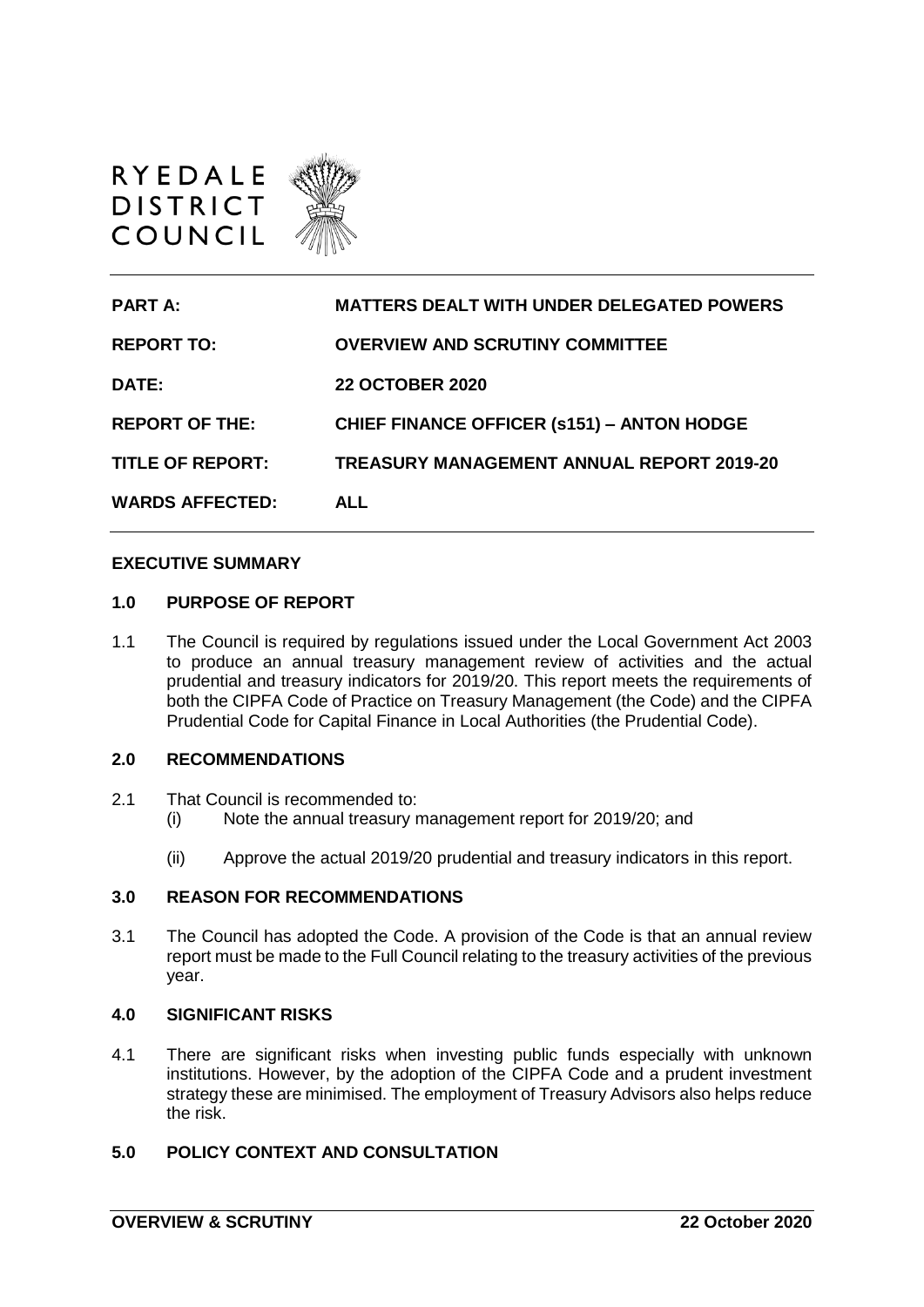- 5.1 The Council has adopted the CIPFA Code of Practice on Treasury Management in Local Authorities and this report complies with the requirements under this code.
- 5.2 The Council uses the services of Link Asset Services Treasury Solutions (Link) to provide treasury management information and advice.

### **REPORT**

#### **6.0 REPORT DETAILS**

- 6.1 During 2019/20 the minimum reporting requirements were that the full Council should receive the following reports:
	- An annual treasury strategy in advance of the year (Council 21 February 2019)
	- A mid year (minimum) treasury update report (Audit, Overview & Scrutiny Committee 24 October 2019)
	- An annual review following the end of the year describing the activity compared to the strategy (this report).
- 6.2 The regulatory environment places responsibility on members for the review and scrutiny of treasury management policy and activities. This report is therefore important in that respect, as it provides details of the outturn position for treasury activities and highlights compliance with the Council's policies previously approved by Members.
- 6.3 This Council also confirms that it has complied with the requirement under the Code to give prior scrutiny to all the above treasury management reports by the Overview and Scrutiny Committee before they were reported to the full Council.
- 6.4 This report summarises:
	- Capital activity during the year;
	- Impact of this activity on the Council's underlying indebtedness (the Capital Financing Requirement);
	- Reporting of the required prudential and treasury indicators;
	- Summary of interest rate movement in the year;
	- Detailed borrowing activity;
	- Detailed investment activity.

#### **The Council's Capital Expenditure and Financing 2019/20.**

- 6.5 The Council undertakes capital expenditure on long-term assets. These activities may either be:
	- Financed immediately through the application of capital or revenue resources (capital receipts, capital grants, revenue contributions etc.), which has no resultant impact on the Council's borrowing need; or
	- If insufficient financing is available or a decision is taken not to apply resources, the capital expenditure will give rise to a borrowing need.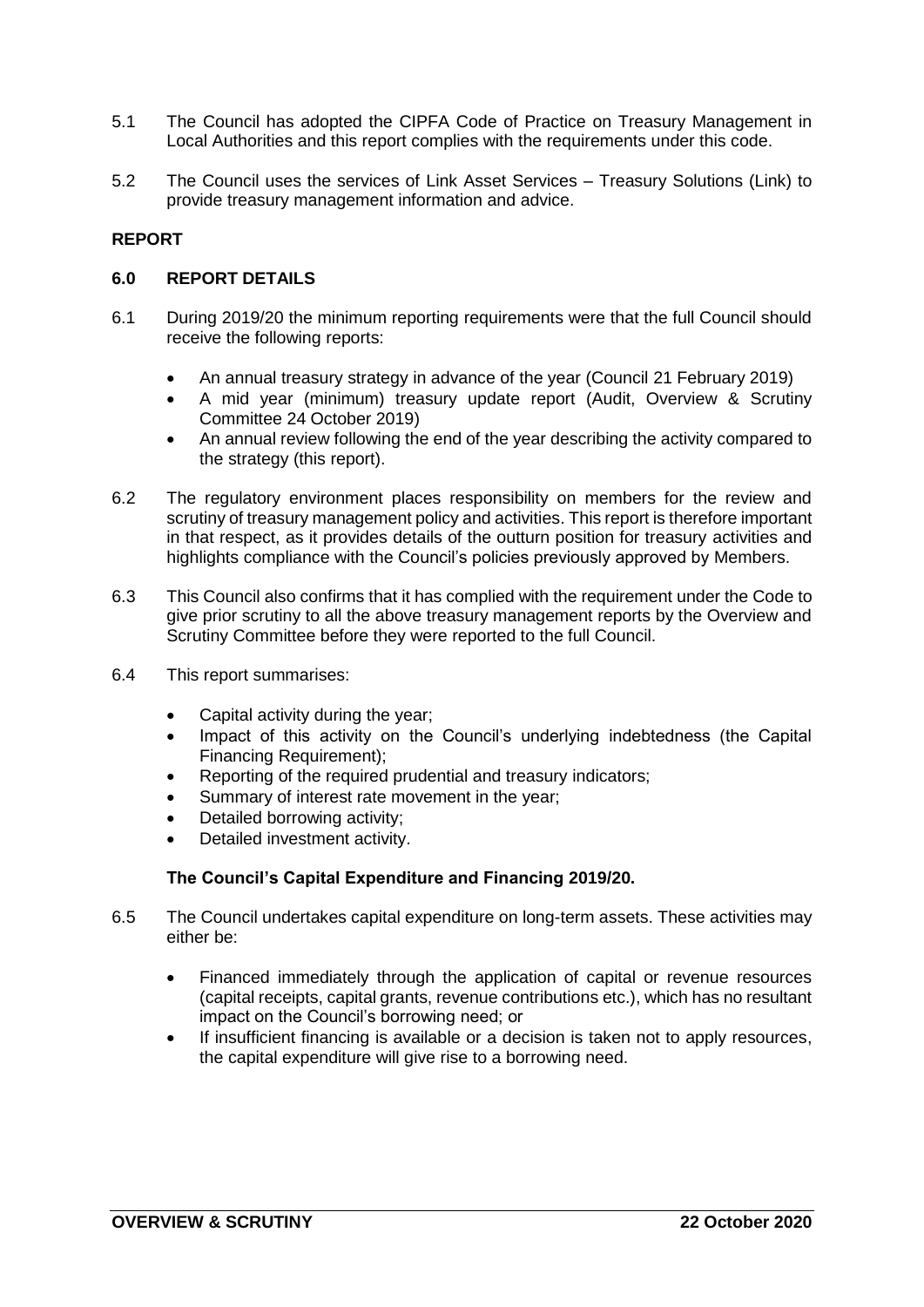6.6 The actual capital expenditure forms one of the required prudential indicators. The table below shows the actual capital expenditure and how this was financed.

|                                  | 2019/20<br>Actual (£) | 2018/19<br>Actual (£) |
|----------------------------------|-----------------------|-----------------------|
| <b>Total Capital Expenditure</b> | 1,145,556             | 842,383               |
|                                  |                       |                       |
| Resourced by:                    |                       |                       |
| Capital receipts                 | 56,855                | 18,592                |
| Capital grants and contributions | 590,524               | 615,307               |
| Reserves                         | 313,076               | 208,484               |
| S <sub>106</sub> Commuted Sums   | 185,101               |                       |
| <b>External Borrowing</b>        |                       |                       |
| Total                            | 1,145,556             | 842.383               |

#### **The Economy and Interest rates**

- 6.7 The Council's treasury advisors Link Asset Services Treasury Solutions (Link) summarised the key points associated with economic activity in 2019/20 as follows**:**
	- the focus in the House of Commons was to agree a way forward for the UK over Brexit;
	- the general election in December, which gave the Conservative Party an overall majority, enabled the UK to leave the EU on 31 January 2020;
	- the uncertainties around Brexit, resulted in the MPC maintaining Bank Rate at 0.75% until March 2020 when two emergency cuts in Bank Rate from 0.75% to 0.25% and then to 0.10% were made as a result of the coronavirus outbreak. These cuts were accompanied by an increase in quantitative easing (QE), essentially the purchases of gilts (mainly) by the Bank of England of £200bn, and
	- the Government introduced various schemes to subsidise both employed and self-employed jobs for three months while the country is locked down due to the coronavirus outbreak. It also put in place a other measures to help businesses access loans from their banks, (with the Government providing guarantees to the banks against losses).
- 6.8 Deposit rates continued into the start of 2019/20 at previously depressed levels and then fell sharply following the cut to base rate in March 2020.

#### **Overall Treasury Position as at 31 March 2020**

6.10 The Council's opening and closing treasury position for the financial year was as follows (excluding finance leases):

|                          | 31 March 2020 | 31 March 2019 |
|--------------------------|---------------|---------------|
| <b>Total Debt</b>        | £1.553m       | £1.592m       |
| <b>CFR</b>               | £1.702m       | £1.865m       |
| Over/(Under) borrowing   | $-£0.149m$    | -£0.273m      |
| <b>Total Investments</b> | £26,208m      | £22.600m      |
| Net Debt                 | -£26.059m     | $-E22.327m$   |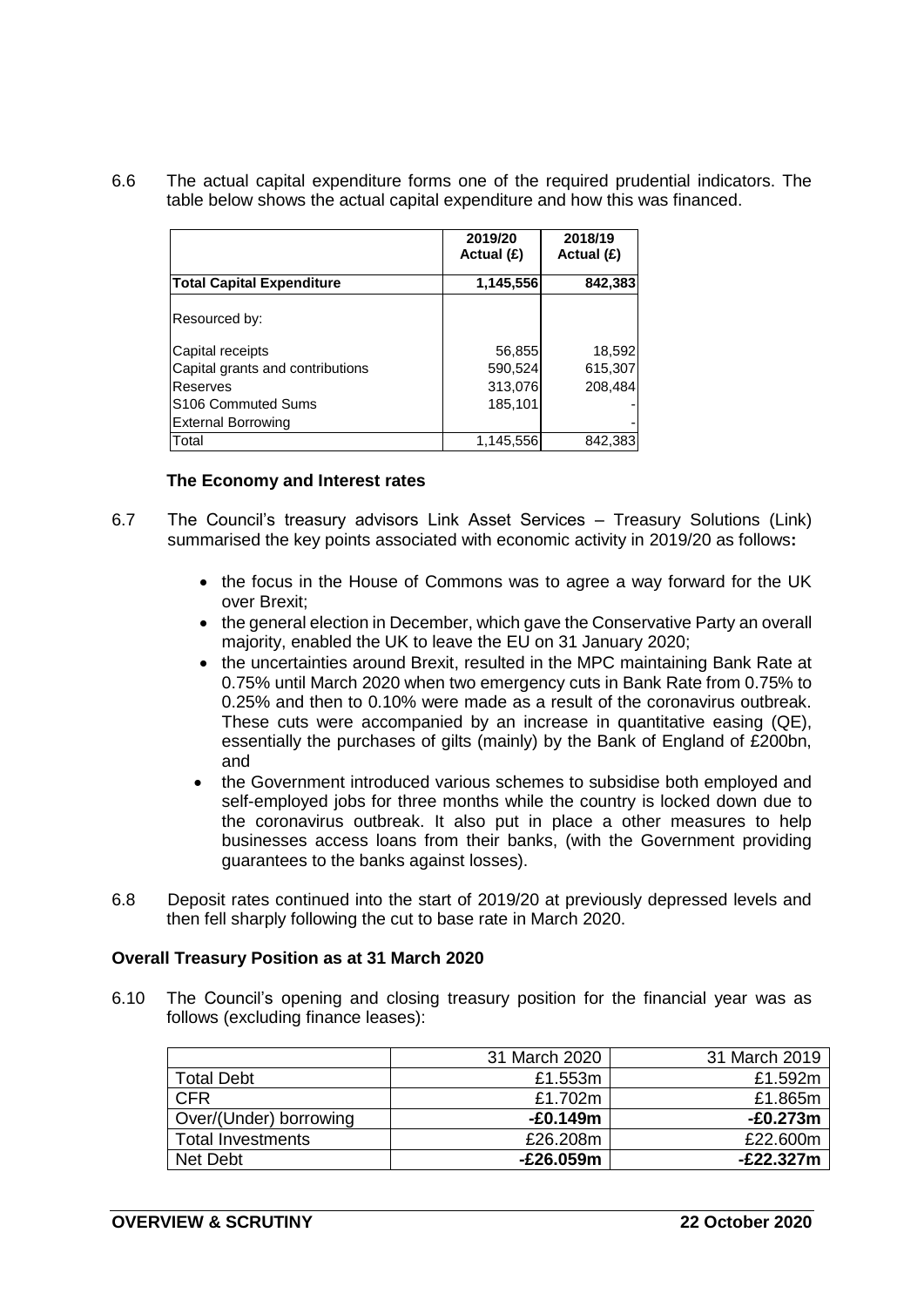### **The Strategy for 2019/20**

- 6.11 The Treasury Management Strategy for 2019/20 was approved by members at full Council on 21 February 2019.
- 6.12 The expectation for interest rates incorporated within the Annual Treasury Management Strategy for 2019/20 was based on officers' views at that time, prepared with assistance from the Council's Treasury Management Advisor (Link Asset Services) and supported by a selection of City forecasts.
- 6.13 The interest rates for the UK were expected to be as follows:

**Bank Base Rate** was expected to rise from 0.75% to 1.00%. It was not expected that Bank Rate would increase again in 2019/20 as a result of the major uncertainty surrounding Brexit.

**PWLB Borrowing rates** were forecast to rise gradually throughout the next three years in all periods. Variable and short term rates were expected to be the cheaper form of borrowing over the period.

6.14 Based on the above, the Strategy adopted by the Council for 2019/20 was as follows:

### **a) Long Term Debt to Finance Capital Expenditure (borrowing strategy 2019/20)**

2019/20 was expected to continue as a year of low bank interest rates, extending the current opportunity for the Council to utilise an internal borrowing strategy. Borrowing in advance of need within the constraints of the Prudential Code and approved Prudential Indicators would only be considered in exceptional circumstances.

Consideration would be given to financing capital expenditure by taking borrowing from PWLB/money markets, but the key treasury strategy was to postpone borrowing and maintain an under borrowed position to avoid the cost of holding higher levels of investments and to reduce counterparty risk.

In considering this option however, day to day cash flow constraints and the loss of longer term interest stability would also be taken into account together with the possibility of having to replace the internal borrowing with external borrowing in a subsequent year at higher interest rates.

#### **b) Investment of Surplus cash (investment strategy 2019/20)**

The Council's investment priorities are firstly the security of capital and secondly the liquidity of its investments. The highest return would then be sought provided that proper levels of security and liquidity are achieved. The investment risk appetite of the Council is low in order to give priority to the security of investments.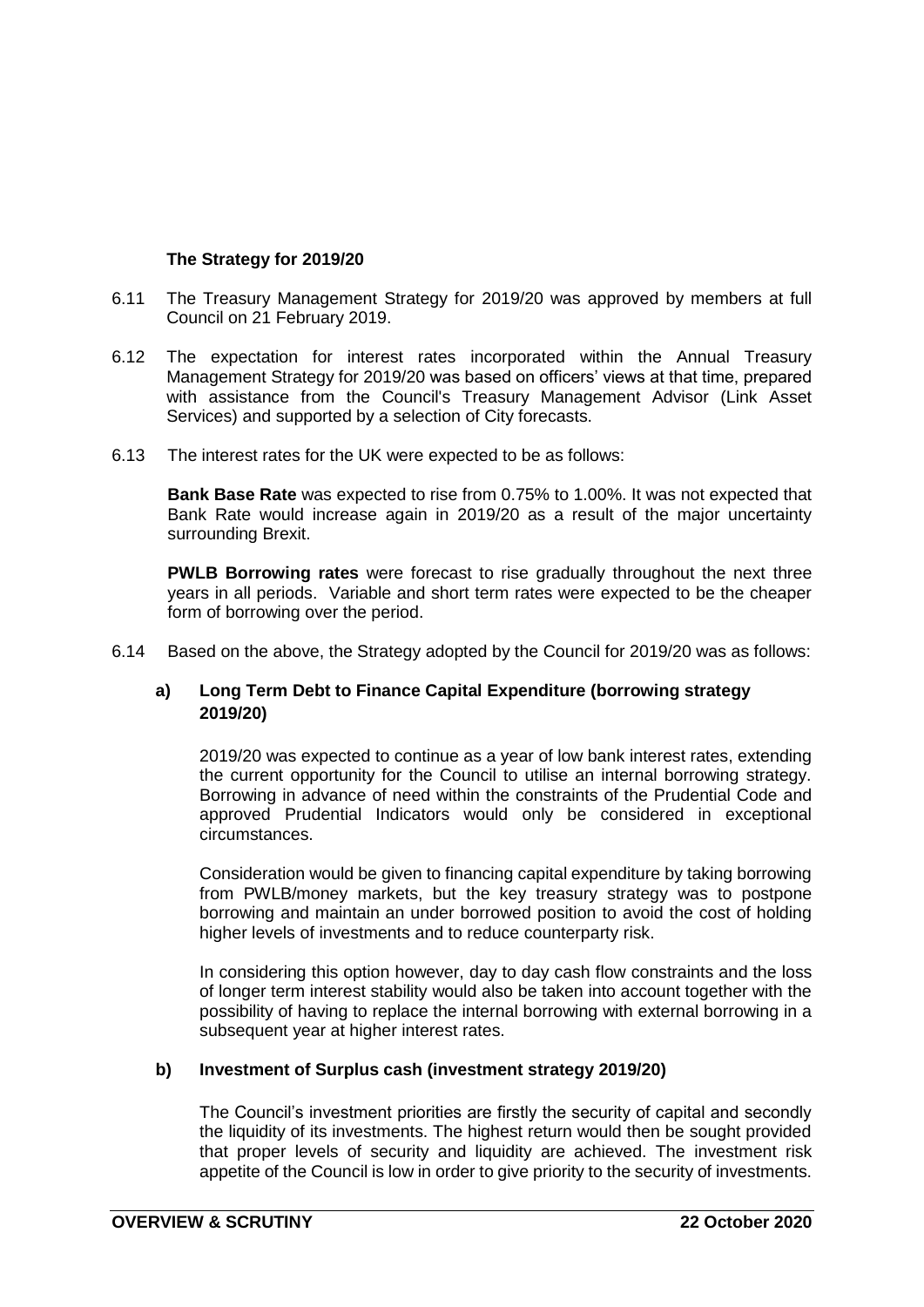### **The Borrowing Requirement and Debt**

6.13 The Council's underlying need to borrow to finance capital expenditure is termed the Capital Financing Requirement (CFR) (excluding borrowing by finance leases).

|                  | 31 March 2019 | 31 March 2020 | 31 March 2020 |
|------------------|---------------|---------------|---------------|
|                  | Actual        | <b>Budget</b> | Actual        |
| <b>Total CFR</b> | £1.624m       | £1.589m       | £1.589m       |

### **Borrowing Rates in 2019/20**

6.14 The movement in relevant UK market interest rates for the year was as follows:

### **a) For Bank Rate**

| <b>Period</b>                 | %    |
|-------------------------------|------|
| 1 April 2019 – 10 March 2020  | 0.75 |
| 11 March 2020 - 18 March 2020 | 0.25 |
| 19 March 2020 – 31 March 2020 | 0.10 |

## **b) For PWLB rates (Inclusive of the 0.20% discount rate)**

| <b>Item</b>                              | Range during  | <b>Start of Year</b> | End of | Average in |
|------------------------------------------|---------------|----------------------|--------|------------|
| <b>Fixed Interest</b><br><b>Maturity</b> | Year %        | %                    | Year % | Year %     |
| 1 Year                                   | $1.17 - 2.47$ | 1.46                 | 1.90   | 1.70       |
| 5 Years                                  | $0.99 - 2.48$ | 1.55                 | 1.96   | 1.98       |
| 10 Years                                 | $1.15 - 2.79$ | 1.88                 | 2.17   | 2.23       |
| 25 Years                                 | $1.73 - 3.25$ | 2.41                 | 2.65   | 2.76       |
| 50 Years                                 | $1.57 - 3.05$ | 2.24                 | 2.38   | 3.60       |

#### **Borrowing Outturn for 2019/20**

6.15 No new borrowing was undertaken during the year and scheduled repayments were made. At the end of the financial year the debt portfolio was as follows:

| ∟ender      | Principal | <b>vpe</b> | Interest Rate | Maturity |
|-------------|-----------|------------|---------------|----------|
| <b>PWLB</b> | £1.00m    | Maturity   | 3.69%         | 44 vears |
| <b>PWLB</b> | £0.55m    | EIP        | 2.99%         | 13 years |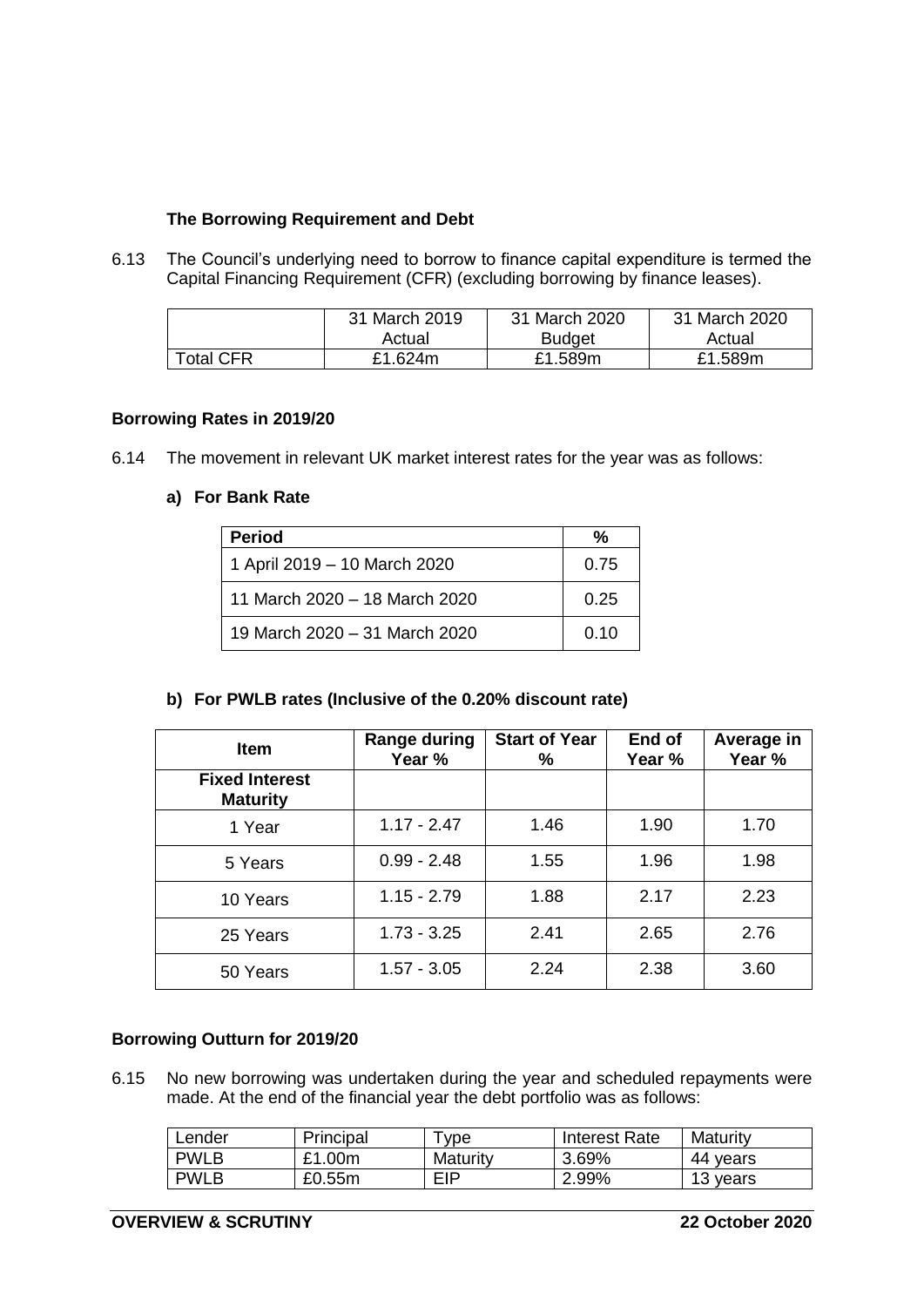## **Investment Rates in 2019/20**

6.16 Deposit rates continued into the start of 2019/20 at previously depressed levels and then fell sharply following the cuts to base rate in March 2020.

| <b>Item</b> | Range<br>during Year | <b>Start of</b><br>Year | End of<br>Year | Average<br>during<br>Year |
|-------------|----------------------|-------------------------|----------------|---------------------------|
|             | %                    | %                       | %              | %                         |
| 7 day LIBID | $0.00 - 0.58$        | 0.56                    | 0.00           | 0.53                      |
| 1 month     | $0.11 - 0.61$        | 0.60                    | 0.12           | 0.56                      |
| 3 month     | $0.26 - 0.72$        | 0.72                    | 0.47           | 0.63                      |
| 6 month     | $0.31 - 0.83$        | 0.83                    | 0.60           | 0.70                      |
| 1 year      | $0.39 - 0.98$        | 0.94                    | 0.74           | 0.80                      |

### **Investment Outturn for 2019/20**

- 6.17 The Council's investment policy is governed by MHCLG guidance, which has been implemented in the Annual Investment Strategy approved by the Council on 21 February 2019. This policy sets out the approach for choosing investment counterparties, and is based on credit ratings provided by the three main credit rating agencies supplemented by additional market data (such as rating outlooks, credit default swaps, bank share prices etc).
- 6.18 The investment activity during the year conformed to the approved strategy and the Council had no liquidity difficulties.
- 6.19 The following table shows the result of the investment strategy undertaken by the Council and the relative performance of the internally managed funds against the 7 day LIBID uncompounded rate bench mark:

|                                    | Average<br><b>Total</b><br><b>Investment</b><br>(£) | <b>Gross</b><br>Rate of<br><b>Return</b> | <b>Net</b><br>Rate of<br><b>Return</b> | <b>Benchmark</b><br><b>Return</b> |
|------------------------------------|-----------------------------------------------------|------------------------------------------|----------------------------------------|-----------------------------------|
| <b>Internally Managed:</b>         |                                                     |                                          |                                        |                                   |
| Temporary & On-Call<br>Investments | £4.610m                                             | 0.65%                                    | n/a                                    | n/a                               |
| <b>Fixed Term Deposits</b>         | £23.450m                                            | 0.98%                                    | n/a                                    | 0.53%                             |

6.19 **The interest received by the Council from investments in 2019/20 totalled £262k; this compares to an original estimate of £198k.**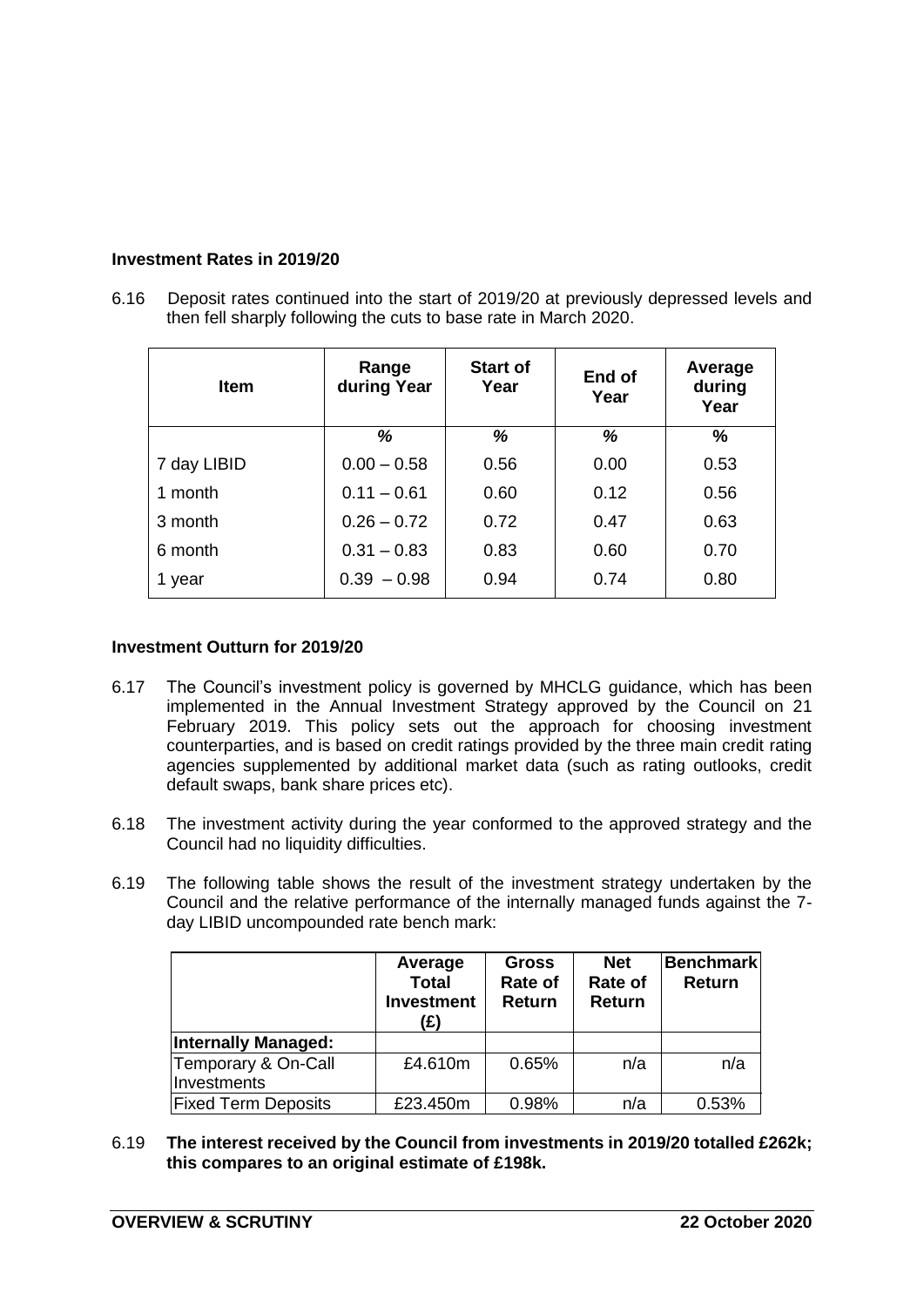6.20 The Council's investment position is organised by the Finance Section in order to ensure adequate liquidity for revenue and capital activities and security of investments. Procedures and controls to achieve these objectives are well established both through Member reporting detailed in the summary, and through officer activity detailed in the Treasury Management Practices. At the beginning and the end of 2019/20 the Council's investments position was as follows:

|                                | 31 March<br>2020(f) | 31 March<br>2019(f) |
|--------------------------------|---------------------|---------------------|
| Internally Managed Investments | 26,208,398          | 22,250,142          |

6.21 The maturity of the investment portfolio was as follows;

|                                  | 31 March<br>2020 (£) | 31 March<br>2019(f) |
|----------------------------------|----------------------|---------------------|
| On-call Investments              | 4,708,398            | 350,142             |
| <b>Fixed Term Deposits:</b>      |                      |                     |
| Repayable within 1 month         | 1,000,000            | 1,000,000           |
| Repayable 1 month to 3 months    | 2,900,000            | 6,400,000           |
| Repayable 3 months to 6 months   | 13,600,00            | 10,500,000          |
| Repayable 6 months to 12 months  | 4,000,000            | 4,000,000           |
| Repayable 12 months to 24 months |                      |                     |
| Total                            | 26,208,398           | 22,250,142          |

6.22 Investments were placed with the following institutions:

| Type of Institution       | 31 March<br>2020(f) | 31 March<br>2019 (£) |
|---------------------------|---------------------|----------------------|
| <b>UK Clearing Banks</b>  | 9,208,398           | 4,475,142            |
| Foreign Banks             |                     | 3,000,000            |
| <b>Building Societies</b> |                     | 3,000,000            |
| Local Authorities         | 17,000,000          | 11,500,000           |
| Total                     | 26,208,398          | 22,250,142           |

## **Compliance with Treasury Limits**

6.23 During the financial year the Council operated within the treasury limits and Prudential Indicators set out in the Council's Treasury Management Strategy Statement (annex B).

## **7.0 IMPLICATIONS**

- 7.1 The following implications have been identified:
	- a) Financial The results of the investment strategy effect the funding of the capital programme.
	- b) Legal There are no legal implications within this report
	- c) Other (Equalities, Staffing, Planning, Health & Safety, Environmental, Crime & Disorder, Climate Change) There are no additional implications within this report.

**Anton Hodge Chief Finance Officer (s151)**